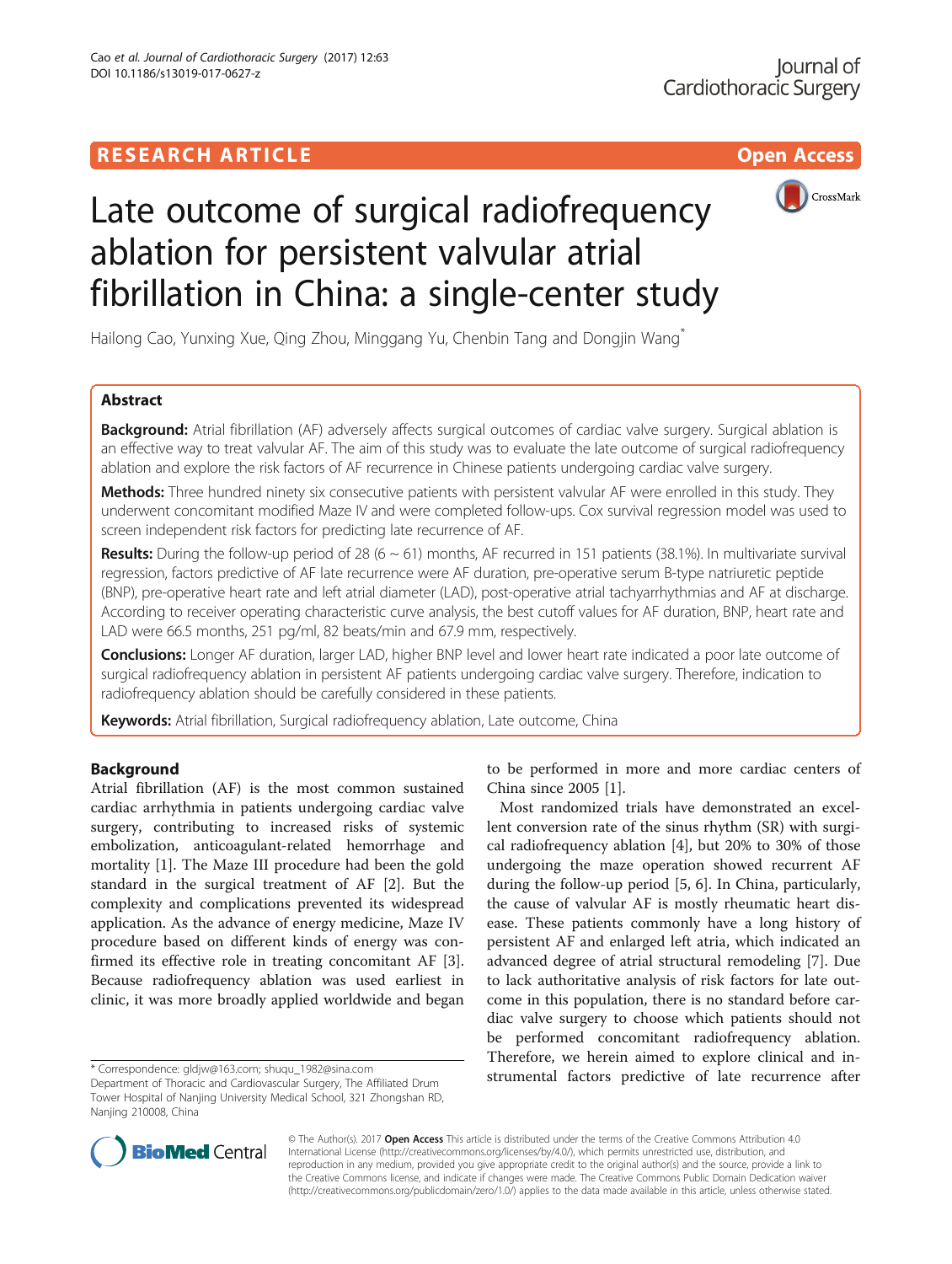concomitant radiofrequency ablation in Chinese patients undergoing cardiac valve surgery.

## Methods

# Patient enrollment

We consecutively recruited 510 valvular AF patients with written informed consent admitted to the Affiliated Drum Tower Hospital of Nanjing University Medical School between April 2010 and November 2014. A pre-ablation 7-day Holter and comprehensive transthoracic echocardiographic examination were performed to establish that all patients had persistent valvular AF. The study was conducted according to the Helsinki Declaration and approved by the ethics committee of Nanjing University.

Complete clinical data were collected before discharge. There were 114 patients excluded: 11 cases died in hospital due to low cardiac output syndrome and multiple organ failure; 2 cases died of sudden death after discharge; 2 case died of heart failure after discharge; 8 cases died of trauma or cerebrovascular accident; 7 cases had a history of implanted pacemaker before surgery; 8 cases received pacemaker implantation because of sinus long-intermission rhythm and advanced atrioventricular block. And another 76 cases were lost at follow-up. Therefore, a total of 396 patients had complete followups and clinical information.

## Surgical procedures

All surgical procedures were performed in standard fashion by the same surgical team through median sternotomy. All patients underwent either a mitral valve repair or replacement by cardiopulmonary bypass with a mild hypothermia (32-34 °C), antegrade cold blood cardioplegic arrest, and local hypothermia with iceslash; cardioplegic solution was readministered every 20 to 30 min. Radiofrequency ablation was performed using a mono-polar radiofrequency device (Cardioblate®; Medtronic, USA). Left and right atrial appendages and the ligament of Marshall were incised routinely. We did vertical right atrial incision between the superior and inferior vena cava in all patients. Maze IV was performed before the other intra-cardaic procedures. The lines performed included isolation of the right and left pulmonary veins firstly and the connective lines between them. Next lines were from isolating line of the left pulmonary vein to the base of left atrial appendage amputation site and to the posterior mitral valve annulus. In the right atrium, the isthmus ablation runs from the inferior caval vein, across the interatrial septum, up to the caudal aspect of the coronary sinus ostium and over to the posterior tricuspid valve annulus. If patients had a huge left atrium, we would add several auxiliary ablation lines across left atrial roof and

posterior wall. Epicardial temporary pacing wires were implanted in all patients.

### Post-operative care and follow-up

Heart rhythm was continuously monitored after surgery. Dual-chamber stimulation at 80 bpm through epicardial temporary pacing wires was used in most of patients for the first 48 h post-operatively to avoid severe brady arrhythmias. After that, all patients received amiodarone and metoprolol to stable rhythm except these patients whose heart rate is too slow to tolerate these antiarrhythmic drugs. AF recurrences after surgery were treated by resuming amiodarone infusion and correcting, in the case, electrolyte abnormalities. In patients in whom AF persisted despite optimal medical therapy, at least one attempt of electronic cardioversion was performed before discharge.

Late recurrence was defined as any episode of AF, atrial flutter or atrial tachycardia that lasted greater than 30 s at least 6 months after surgery [[8\]](#page-6-0). AF-free time was calculated from the date of ablation to the date of recurrence or last follow-up 28 (6  $\sim$  61) months. Patients had scheduled clinical visits. 12-lead electrocardiography and 24-h Holter monitoring were monthly conducted after 6 months within the first year and then chosen every half year after that. Moreover, patients would receive electrocardiography monitoring in local clinics at anytime if they had AF-related symptoms. Within the first 6 months, patients who experienced AF recurrence would receive electronic cardioversion to maintain SR. Late recurrence of AF during the follow-up was considered censored.

## Statistical analysis

For the comparison between the two groups, Student's t–test (normally distributed) or Mann–Whitney test (non-normally distributed) was used for continuous variables, and  $\chi^2$  test was utilized for categorical variables. Cox survival regression model was used to determine factors predictive of AF late recurrence. Factors for which the univariate analysis gave a p value  $\leq 0.1$  were included in the multivariate analysis. Hazard ratio (HR) and 95% confidence interval (CI) were calculated. Youden index (Sensitivity + Specificity-1) of receiveroperating characteristic (ROC) curve was calculated to single out the best cutoff values of AF duration, preoperative B-type natriuretic peptide (BNP), pre-operative heart rate and left atrial diameter (LAD) predicting AF late recurrence. Sensitivity, Specificity and Accuracy were investigated by the Fisher's exact test. Survival curves for the incidence of AF recurrence by AF duration, pre-operative BNP, pre-operative heart rate and LAD were calculated with the Kaplan-Meier method and a log-rank test was used to assess statistical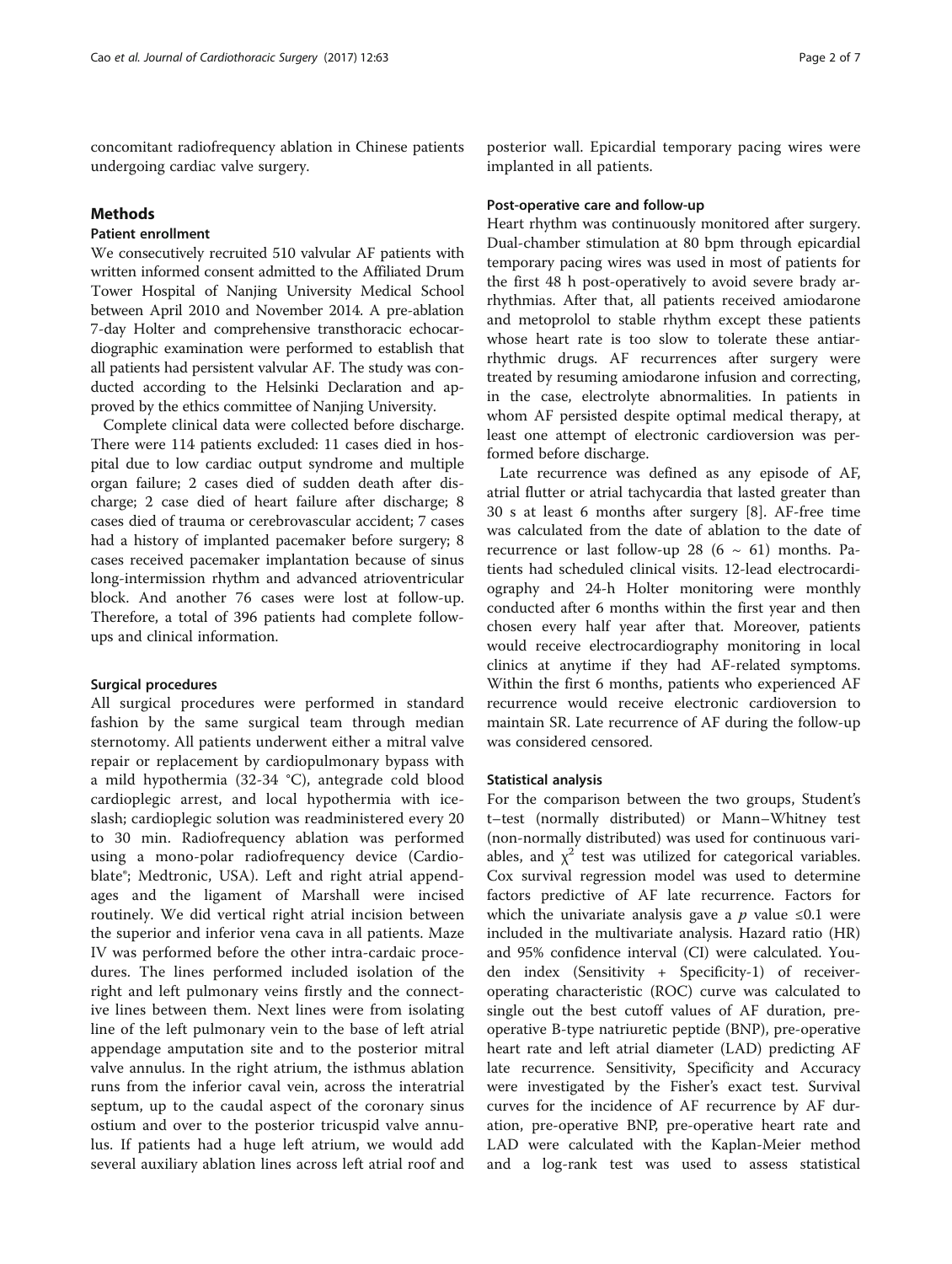significance.  $p < 0.05$  was considered statistically significant, and all statistical tests were two-sided. The statistical analysis was performed with the GBSTAT statistical analysis package (version 9.0, Dynamic Microsystems, Inc).

## Results

## Patient characteristics

The 396 patients were divided into two groups according to whether AF late recurrence took place or not (SR group  $n = 245$ , AF group  $n = 151$ , see Table 1). No significant differences were found in terms of gender, age, the ratio of rheumatic cause, cerebral infarction, pre-operative left ventricular ejection function, combined tricuspid valve annuloplasty and coronary artery bypass grafting, cardiopulmonary bypass duration, aortic clamp time, intensive care unit stay, post-operative using of amiodarone and metoprolol. The AF group had longer AF duration and higher percents of hypertension, left atrial thrombosis and redo-procedure than the SR group. However, the AF group had lower ratio of diabetes and worse New York Heart Association class than the SR group. The pre-operative echocardiographic LAD was larger and pre-operative serum BNP was higher in AF than SR, but heart rate in the AF group were slower than SR group in the admission. Moreover, the AF group experienced a shorter duration of ventilation and higher ratio of AF at discharge and electronic cardioversion within 6 months than the SR group.

## Predictors of AF late recurrence

In the Cox univariate regression analysis, significant predictors of AF late recurrence were AF duration, hypertension, left atrial thrombosis, New York Heart Association class, pre-operative serum BNP level, pre-operative heart rate and LAD, pre-operative left ventricular ejection fraction, redo-procedure, post-operative atrial tachyarrhythmias, AF at discharge and post-operative amiodarone.

Table 1 Clinical characteristics of study population

|                                              | SR Group<br>$n = 245$ | AF Group<br>$n = 151$ | P valve |
|----------------------------------------------|-----------------------|-----------------------|---------|
| Gender, M/F (n)                              | 132/113               | 88/63                 | 0.392   |
| Age (yrs)                                    | $55.7 \pm 10.5$       | $57.3 \pm 7.8$        | 0.096   |
| AF duration (mhs)                            | $33.1 \pm 25.5$       | $69.0 \pm 67.7$       | < 0.001 |
| Rheumatic valvular disease (n)               | 183                   | 108                   | 0.488   |
| Cerebral infarction (n)                      | 26                    | 12                    | 0.382   |
| Hypertension (n)                             | 31                    | 34                    | 0.010   |
| Diabetes (n)                                 | 22                    | 5                     | 0.030   |
| Left atrial thrombosis (n)                   | 29                    | 39                    | < 0.001 |
| NYHA class (I-II/III-IV)                     | 99/146                | 42/109                | 0.011   |
| Pre-op BNP (pg/ml)                           | $202.7 \pm 124.7$     | $367.5 \pm 295.7$     | < 0.001 |
| Pre-op heart rate (bpm)                      | $95 \pm 19$           | $75 \pm 12$           | < 0.001 |
| Pre-op LAD (mm)                              | $57.0 \pm 8.6$        | $61.4 \pm 12.0$       | < 0.001 |
| Pre-op LVEF (%)                              | $50.8 \pm 6.8$        | $49.5 \pm 6.2$        | 0.063   |
| Redo-procedure (n)                           | $\overline{7}$        | 22                    | < 0.001 |
| Combined tricuspid valve annuloplasty (n)    | 243                   | 149                   | 0.623   |
| Combined coronary artery bypass grafting (n) | 25                    | 8                     | 0.086   |
| Cardiopulmonary bypass duration (min)        | $168 \pm 44$          | $169 \pm 44$          | 0.815   |
| Aortic clamp time (min)                      | $133 \pm 39$          | $130 \pm 40$          | 0.364   |
| Duration of ventilation (hrs)                | $22.4 \pm 19.4$       | $34.5 \pm 56.0$       | 0.011   |
| Intensive care unit stay (dys)               | $4.6 \pm 2.1$         | $5.0 \pm 2.1$         | 0.058   |
| Post-op atrial tachyarrhythmias (n)          | 89                    | 129                   | < 0.001 |
| AF at discharge (n)                          | 57                    | 123                   | < 0.001 |
| Post-op amiodarone (n)                       | 79                    | 41                    | 0.284   |
| Post-op metoprolol (n)                       | 151                   | 84                    | 0.237   |
| Electronic cardioversion within 6 months (n) | 29                    | 37                    | 0.001   |

Values are presented as mean  $\pm$  SD or number of patients

AF atrial fibrillation, BNP B-type natriuretic peptide, LAD left atrial diameter, LVEF left ventricular ejection function, NYHA New York Heart Association, Pre-op pre-operative, Post-op post-operative, SR sinus rhythm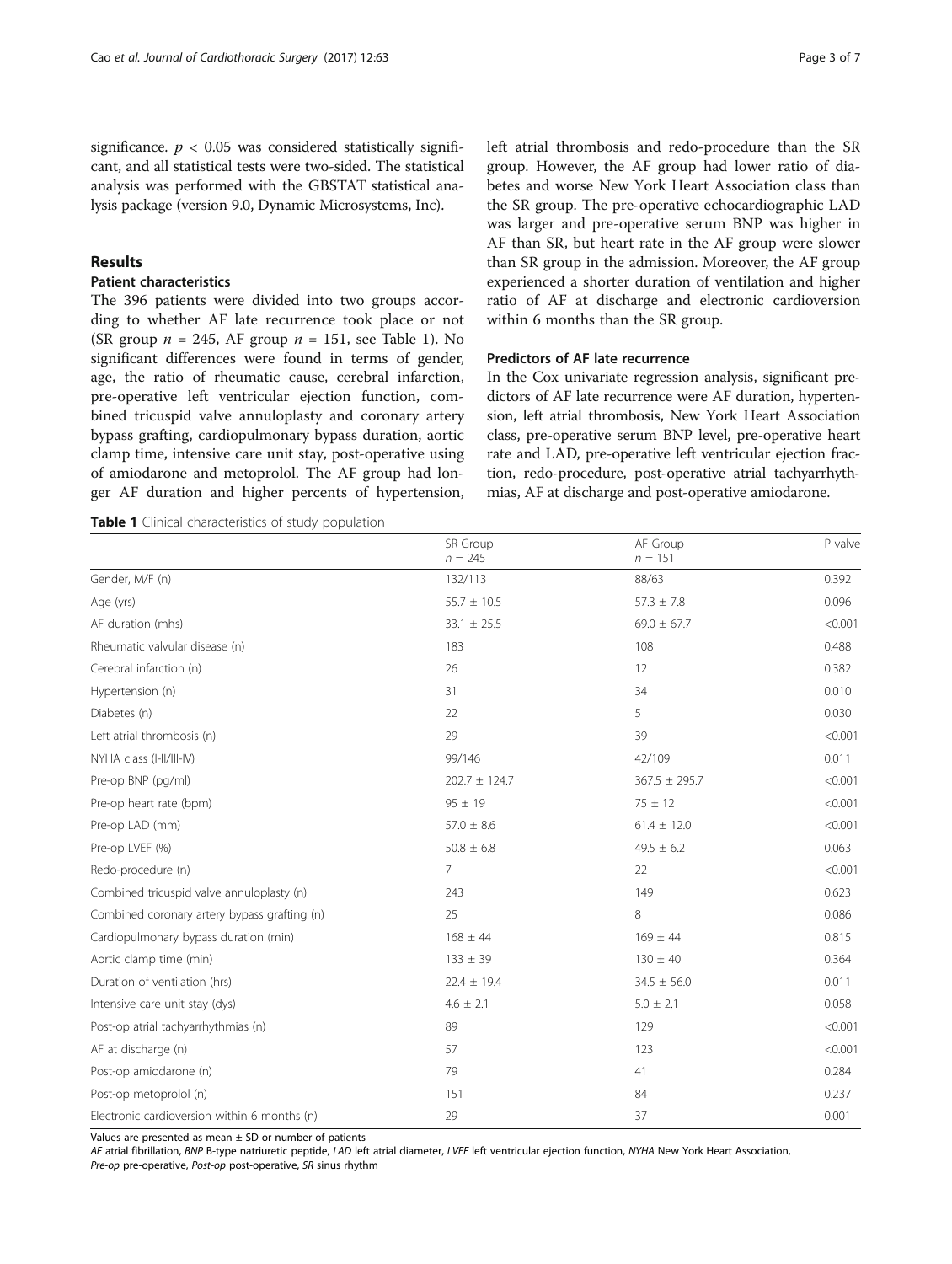In the multivariate model, AF duration, pre-operative serum BNP level, pre-operative heart rate and LAD, post-operative atrial tachyarrhythmias and AF at discharge remained statistically significant predictors of AF late recurrence (Table 2).

## Predictive values of AF duration, pre-operative BNP, preoperative heart rate and LAD

According to the ROC curve analysis, the best threshold values of AF duration, pre-operative serum BNP level, pre-operative heart rate and LAD were 66.5 months (39.7% sensitivity, 89.0% specificity and 55.3% accuracy), 251 pg/ml (60.3% sensitivity, 71.4% specificity and 67.2% accuracy), 82 beats/min (75.1% sensitivity, 81.5% specificity and 75.8% accuracy) and 67.9 mm (31.8% sensitivity, 91.4% specificity and 68.7% accuracy), respectively (Table [3\)](#page-4-0).

In addition, Kaplan-Meier survival estimates showed that patients with AF duration  $\geq 66.5$  months, preoperative serum BNP level  $\geq 251$  pg/ml and preoperative LAD ≥67.9 mm had higher proportions of AF late recurrence than patients with AF duration <66.5 months (Fig. [1a\)](#page-4-0), pre-operative serum BNP level < 251 pg/ml (Fig. [1b\)](#page-4-0) and pre-operative LAD <67.9 mm (Fig. [1d\)](#page-4-0), respectively ( $p < 0.001$ ). However, Patients with pre-operative heart rate > 82 bpm had a much lower proportion of AF late recurrence than patients with pre-operative heart rate  $\leq 82$  bpm ( $p < 0.001$ ) (Fig. [1c\)](#page-4-0).

## Discussion

Surgical ablation of valvular AF by means of radiofrequency is a well-accepted strategy to treat concomitant AF. Bando et al. in a study of 812 patients, who had undergone mitral valve replacement and Maze procedure, reported a 97% 8-year freedom from stroke in presence of restored SR as compared with 89% in presence of recurrent AF [\[9](#page-6-0)]. Similar data were observed in other studies [[6](#page-5-0), [10\]](#page-6-0). Moreover, the possibility to restore the SR can increase the chance to perform valve replacement with a biological prosthesis to avoid lifelong therapy with warfarin, particularly in old patients, in which it is preferable to reduce the higher risk of bleeding [\[11](#page-6-0)].

Therefore, survival, functional status and life quality will be much better in patients in SR after Maze procedure.

Late outcomes for our group after radiofrequency ablation were encouraging. Our 61.8% success rate at an average follow-up time of 28 months compares similarly with other literature reports [[5\]](#page-5-0). Although selected single-center studies have shown rates of post-ablation freedom from AF of 80% or more, 1-year estimates of approximately 70% are more typical [\[12, 13\]](#page-6-0). One reason is the clinical characteristics of our patients. The patients with pre-operative giant left atrium (>65 mm) comprised a big proportion of 94 patients (23.7%) in our study and most of the patients in our study experienced long AF duration. Another reason might be our surgical technique, in which the maze around the pulmonary veins and mitral annulus might be not narrow enough to interrupt reentrant circuits when the left atrium was a giant one. Therefore, additional lines should be performed to leave only a 2 to 3 cm gap to prevent the potential reentrant circuits in these patients [\[14\]](#page-6-0).

In present investigation, we found a lower sinus conversion rate was associated with a longer AF duration and a larger LAD. Of particular interest, left atrial size and AF duration are significantly and mutually related to each other. Many clinical investigations have recognized left atrial dilatation as a cause of AF [\[15](#page-6-0)]. Left atrial dilatation, on the other hand, may also be a consequence of AF [\[16\]](#page-6-0). Therefore, they together aggravate atrial fibrosis and remodeling, making patients more susceptible to experience a recurrence of AF. Melo et al. believed that AF duration >4 years and LAD >5.5 cm are the boundaries to predict the efficacy of surgical treatment via the maze procedure [\[17](#page-6-0)]. The data from Zongtao et al. showed that AF duration ≥7 years and LAD ≥58 mm increased the AF recurrence rate by more than twofold [\[18](#page-6-0)]. Herein, we found that AF duration ≥66.5 months and pre-operative LAD  $\geq 67.9$  mm indicated a significantly higher ratio of AF recurrence. It has slightly expanded the previous indications for the efficacy of the surgical maze procedure.

Baseline serum BNP had been previously found predicting short-term recurrence in patients undergoing catheter ablation of AF [[19\]](#page-6-0). Herein, we also identified

**Table 2** Predictors of AF recurrence in Cox multivariate survival regression analysis

| Variables                       |          | <b>SEM</b> | <b>HR</b> | 95% CI                | $P$ Value |
|---------------------------------|----------|------------|-----------|-----------------------|-----------|
| AF duration                     | 0.322    | 0.131      | 2.762     | $1.831 \sim 3.664$    | < 0.001   |
| Pre-op BNP                      | 0.141    | 0.039      | 2.964     | $1.943 \sim 4.177$    | < 0.001   |
| Pre-op heart rate               | $-0.320$ | 0.006      | 0.668     | $0.657 \sim 0.680$    | < 0.001   |
| Pre-op LAD                      | 0.330    | 0.062      | 3.017     | $2.872 \approx 3.255$ | < 0.001   |
| Post-op atrial tachyarrhythmias | 0.614    | 0.263      | 1.823     | $1.184 \sim 3.643$    | 0.012     |
| AF at discharge                 | 0.857    | 0.321      | 2.355     | $1.255 \sim 4.419$    | 0.008     |

 $β$  regression coefficient, SEM standard error of the mean, HR hazard ratio, CI confidence interval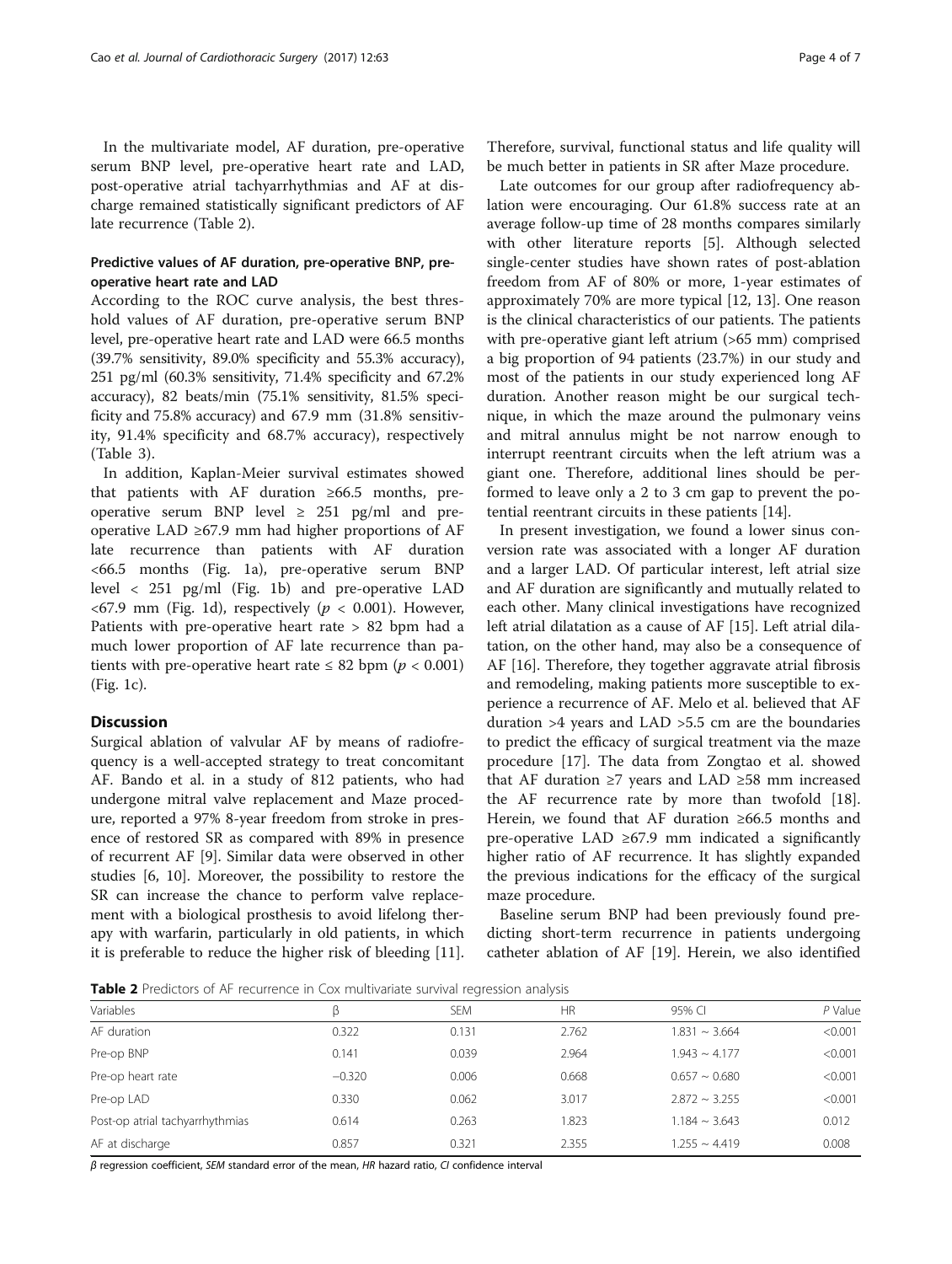| Variables         | <b>Best Cutoff Values</b> | AUC (95% CI)                  | Sensitivity (%) | Specificity (%) | Accuracy (%) |
|-------------------|---------------------------|-------------------------------|-----------------|-----------------|--------------|
| AF duration       | 66.5 mhs                  | 0.653<br>$(0.593 \sim 0.712)$ | 39.7            | 89.0            | 55.3         |
| Pre-op BNP        | $251$ pg/ml               | 0.691<br>$(0.636 \sim 0.746)$ | 60.3            | 71.4            | 67.2         |
| Pre-op heart rate | 82 bpm                    | 0.842<br>$(0.802 \sim 0.882)$ | 75.1            | 81.5            | 75.8         |
| Pre-op LAD        | 67.9 mm                   | 0.600<br>$(0.540 \sim 0.660)$ | 31.8            | 91.4            | 68.7         |

<span id="page-4-0"></span>Table 3 Predictive values for AF recurrence by receiver-operating characteristic curve

Best Cut-off value is equal to the biggest Youden index

Youden index = Sensitivity + Specificity-1. AUC, area under the curve

that pre-operative serum BNP level  $\geq$  251 pg/ml was associated with a much lower post-ablation freedom from AF. The increased atrial stretch associated with increased left atrial volume can be responsible for the elevated levels of plasma BNP, because BNP is released primarily from the atria [[20\]](#page-6-0). Increased wall stress by the diastolic dysfunction itself that frequently coexists with AF may also induce the release of BNP from the ventricle [\[21\]](#page-6-0). Such complex and various mechanisms regarding to BNP release may make its levels heterogeneous among individuals with AF, consequently making its clinical role unclear. In our patients with left atrial enlargement and long-standing AF, BNP level was bound to be more elevated, because they were significantly correlated with each other. However, due to lacking consecutive monitoring of BNP after surgery, the role of post-operative BNP for predicting SR stabilization is unknown.

Herein, we also found that early post-operative atrial tachyarrhythmias and AF at discharge was another two predictors for late recurrence of AF. It was in agreement with the results of previous reports [\[22](#page-6-0), [23\]](#page-6-0). These findings suggested that part of the atrial arrhythmogenic substrate for early and late recurrence of AF might be similar. Arial remodeling includes structural and electrophysiological remodeling, most notably changes in substrate refractory period, amplitude and duration of action potential, and conduction velocity. These modifications appear to establish an environment that facilitates multiple reentry activity [\[24\]](#page-6-0). Experimental animal

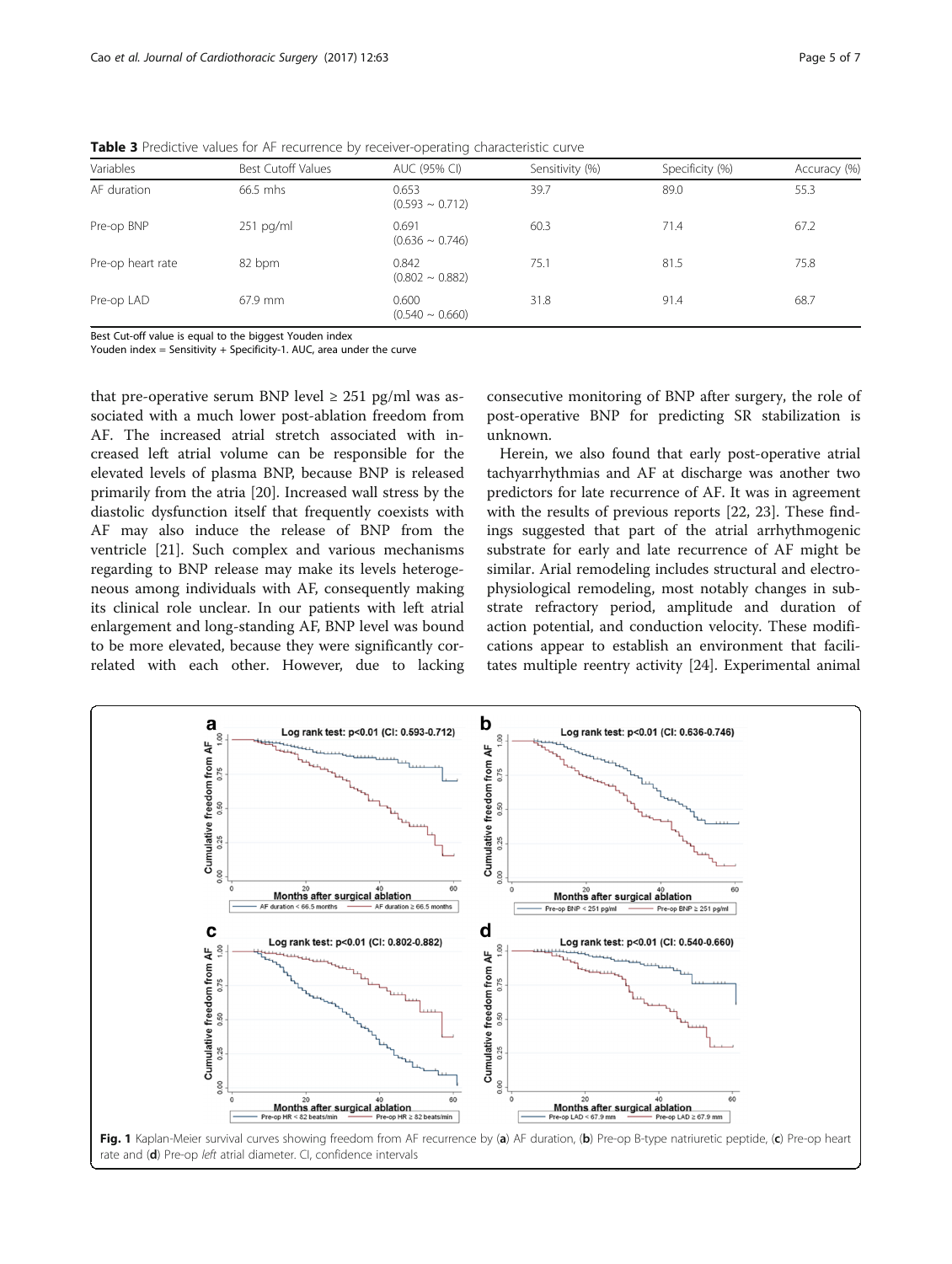<span id="page-5-0"></span>model studies have shown that when AF is maintained over time, it tends to recur more frequently and finally becomes sustained [[24](#page-6-0)]. The progressive self-perpetuating nature of this arrhythmia, aptly described as "AF begets AF", occurs simultaneously with atrial substrate remodeling [\[24](#page-6-0)]. Therefore, the both parameters found in this study must be associated with cardiomyopathy in atria and appear likely to reflect "resistance" to surgical ablation of persistent valvular AF.

Moreover, pre-operative lower heart rate  $(\leq 82$  bpm) was found for the first time as a risk factor for predicting late recurrence of AF in our population. Heart rate was collected from the average ventricular rate of a preoperative 7-day Holter. The possible mechanism is that the function of sinus node is degrading in patients with chronic AF. The effective refractory period, which is associated with the formation and maintenance of atrial reentrant cycle, is prolonging accompanied with the advance of degraded sinus node [\[25](#page-6-0)]. Thus, based on this deduction, it is difficult to eliminate chronic AF in these patients with pre-operative low heart rate. However, the detailed mechanisms remain to be elucidated in further.

## Limitations

Several limitations of this study require consideration. First, the nonrandomized design may have affected the results because of unmeasured confounders, procedure bias or detection bias, despite the use of rigorous statistical adjustment. Second, because of the initial deficiency of mono-polar radiofrequency device, defined as the lack of intra-operative lesion integrity assessment, it may have left some patients with gap lesions, ultimately affecting outcome. Third, all procedures were performed in a single institution. A related potential bias may result from the reliance on self reporting. So a multi-center study with a large population is warrant to confirm our findings. Moreover, observed freedom from AF varies with the rigor of rhythm assessment. As compared with continuous long-term monitoring, spot electrocardiographic recordings tend to overestimate success by approximately 12 percentage points [[26\]](#page-6-0). Therefore, a study using an implantable continuous monitor is warranted to improve our finding.

## Conclusions

Our data suggest that indication to surgical treatment of AF should be carefully weighted in patients with long AF duration, pre-operative high serum BNP level, low heart rate and enlarged left atrium. Early post-operative atrial tachyarrhythmias and AF at discharge indicate a worse late outcome of surgical radiofrequency ablation. Thus, identification of these risk factors may improve selection of subjects to obtain long-term results in patients with persistent AF undergoing cardiac valve surgery.

## Additional file

[Additional file 1:](dx.doi.org/10.1186/s13019-017-0627-z) Original data. (XLS 131 kb)

#### Abbreviations

AF: Atrial fibrillation; BNP: B-type natriuretic peptide; CI: Confidence interval; HR: Hazard ratio; LAD: Left atrial diameter; ROC: Receiver-operating characteristic; SR: Sinus rhythm

#### Acknowledgements

The authors thank Dr. Ruyang Zhang (Department of Biostatistics, Nanjing Medical University, Nanjing, China) for his statistical assistance.

#### Funding

This work was supported in part by the National Natural Science Foundation of China [81200133], Jiangsu Top Expert Program in Six Professions [2013- WSN-032], Jiangsu Province Health Department Program Grant [Z201411], Key Project supported by Medical Science and technology development Foundation, Nanjing Department of Health [JQX14006].

#### Availability of data and materials

We provide "availability of data and material" in Additional file 1 section.

#### Authors' contributions

Concept/design: HC and DW; Data analysis/interpretation: HC and YX; Drafting article: HC, QZ, DW; Data collection, MY and CT. All authors read and approved the final manuscript.

#### Ethics approval and consent to participate

The study was conducted according to the Helsinki Declaration and approved by the ethics committee of Nanjing University. Written informed consent was signed by all patients.

This manuscript has been reviewed and approved by all the co-authors, and has not been submitted to any other journals for consideration for publication.

### Competing interests

There is no Competing interest.

## Publisher's Note

Springer Nature remains neutral with regard to jurisdictional claims in published maps and institutional affiliations.

### Received: 7 January 2017 Accepted: 21 July 2017 Published online: 03 August 2017

#### References

- 1. Guo Y, Tian Y, Wang H, Si Q, Wang Y, Lip GY. Prevalence, incidence, and lifetime risk of atrial fibrillation in China: new insights into the global burden of atrial fibrillation. Chest. 2015;147:109–19.
- 2. Prasad SM, Maniar HS, Camillo CJ, Schuessler RB, Boineau JP, Sundt TM 3rd, et al. The Cox maze III procedure for atrial fibrillation: long-term efficacy in patients undergoing lone versus concomitant procedures. J Thorac Cardiovasc Surg. 2003;126:1822–8.
- 3. Weimar T, Schena S, Bailey MS, Maniar HS, Schuessler RB, Cox JL, et al. The cox-maze procedure for lone atrial fibrillation: a single-center experience over 2 decades. Circ Arrhythm Electrophysiol. 2012;5:8–14.
- 4. Ad N, Henry L, Massimiano P, Pritchard G, Holmes SD. The state of surgical ablation for atrial fibrillation in patients with mitral valve disease. Curr Opin Cardiol. 2013;28:170–80.
- 5. Gillinov AM, Gelijns AC, Parides MK, DeRose JJ Jr, Moskowitz AJ, Voisine P, et al. Surgical ablation of atrial fibrillation during mitral-valve surgery. N Engl J Med. 2015;372:1399–409.
- 6. Nardi P, Mve Mvondo C, Scafuri A, Pellegrino A, D'Auria F, Polisca P, et al. Left atrial radiofrequency ablation associated with valve surgery: midterm outcomes. Thorac Cardiovasc Surg. 2013;61:392–7.
- 7. Cao H, Li Q, Li M, Od R, Wu Z, Zhou Q, et al. Osteoprotegerin/RANK/RANKL axis and atrial remodeling in mitral valvular patients with atrial fibrillation. Int J Cardiol. 2013;166:702–8.